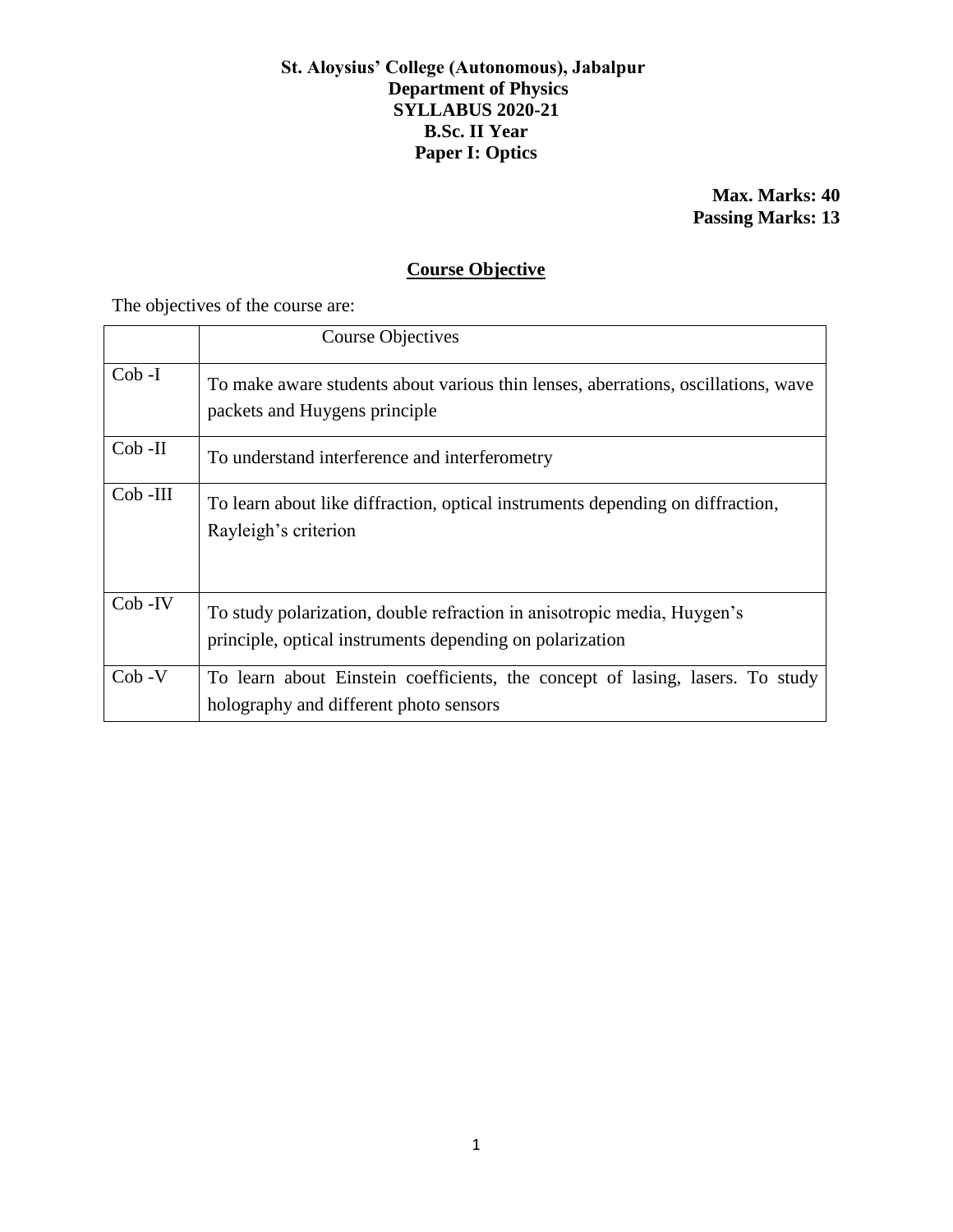|         | <b>Course Outcomes</b>                                                                                                                                                                                                                              | Cognitive Level    |
|---------|-----------------------------------------------------------------------------------------------------------------------------------------------------------------------------------------------------------------------------------------------------|--------------------|
| COt-I   | Students will be able to distinguish between<br>various thin lenses, aberrations, oscillations,<br>wave packets and will be able to apply Huygens<br>principle                                                                                      | U, R, Ap           |
| COt-II  | Students will be able to distinguish between<br>various types of interference patterns<br>and<br>interferometers                                                                                                                                    | U, R, Ap, E        |
| COt-III | Students will understand diffraction and be able<br>to outline the use of optical instruments<br>depending on diffraction. Will be able to apply<br>Rayleigh's criterion to optical instruments                                                     | R, U, An, Ap, E    |
| COt-IV  | Students will understand polarization, double<br>refraction in anisotropic media and will be able<br>to make use of optical instruments depending on<br>polarization. Will be able to apply Huygen's<br>principle to the phenomenon of polarization | U, An, Ap, E, R, C |
| COt-V   | Students will know about Einstein coefficients<br>and their relevance to the concept of lasing.<br>They will understand the working principles of<br>different lasers. Students will know holography,<br>different photo sensors and their uses     | R, U, Ap, An, E, C |

## **Course Outcome**

COb- Course Objective; COt – Course Outcome; R- Remember; U- Understand; Ap – Apply; An – Analyse; E- Evaluate; C – Create

### **UNIT-1: Geometrical Optics [Lecture-15]**

Fermat's Principle, Refraction at a Spherical surface, Aplanatic points and its applications, Lens formula, Combination of thin lenses and equivalent focal length , Dispersion and dispersive Power, Chromatic aberrations and achromatic combination, Different type of aberration ( qualitative ) and their remedy, Need for multiple lenses in eyepieces, Ramsden and Huygen's eyepiece; Simple Harmonic motion, Damped Oscillation, Forced oscillation and resonance, Beats, Stationary wave in a string; pulse and wave packet: Phase and group velocities, Reflection and Refraction from Huygen's principle.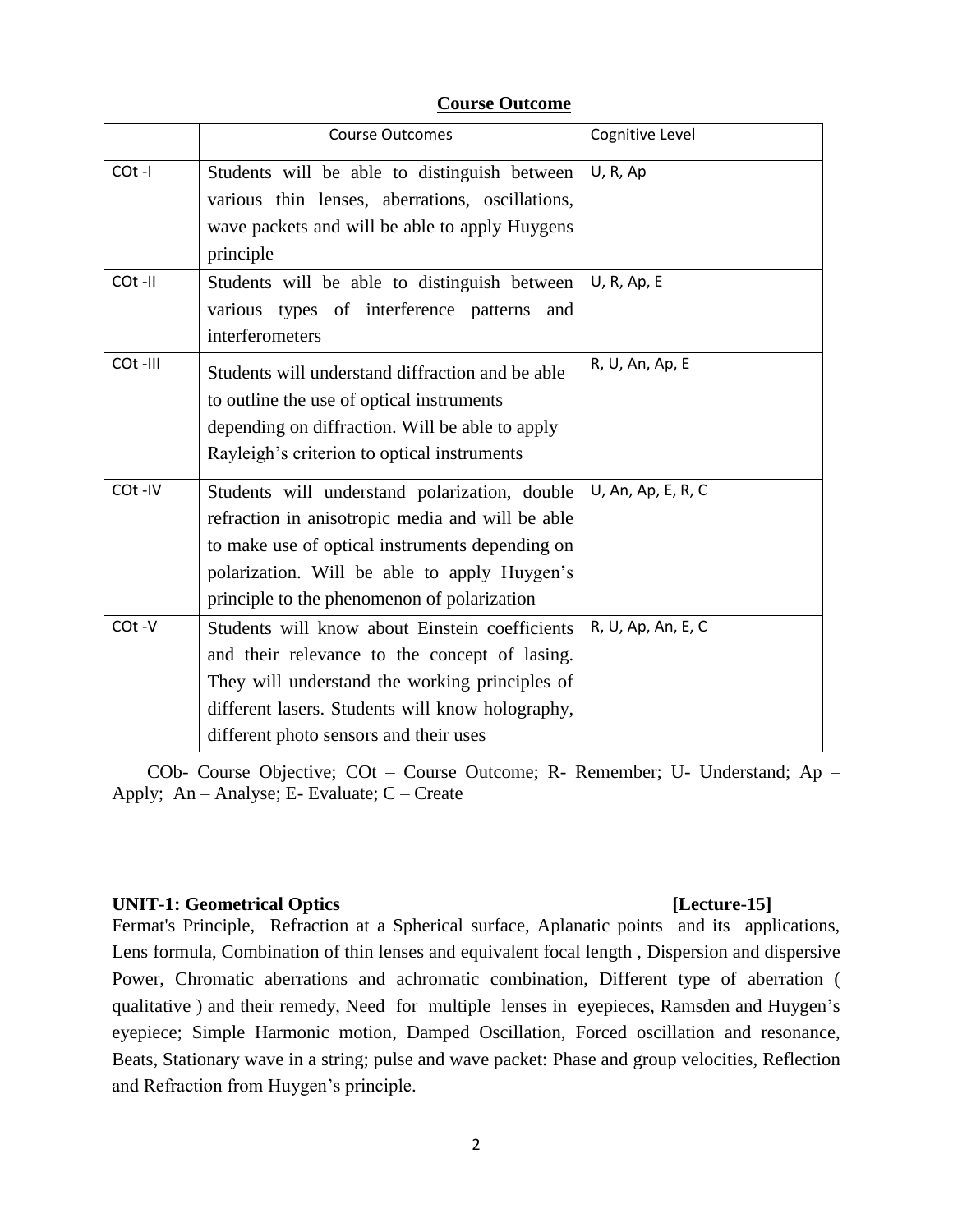# इकाई - १ ज्याममतीय प्रकामिकी

परावर्तन और अपवर्तन, फर्मेट का सिद्धांत, गोलाकार सतह पर अपवर्तन, अपलेनेटिक बिन्दू एवं अनुप्रयोग, लैंस सूत्र, पतले लैंसों का संयोजन व समतुल्य फोकस दूरी. विक्षेपण व विक्षेपण क्षमता, वर्ण विपथन व अवर्णक संयोजन. विभिन्न प्रकार के विपथन (गुणात्मक) एवं उनका समाधान, नेत्रिका में बहुल लैंस निकाय की आवश्यकता. रेम्सडन व हाईगन नेत्रिकाएं. सरल आवर्त गति, अवमंदित दोलन, प्रणोदित दोलन तथा अनुनाद, विस्पंद,एक डोरी में अप्रगामी तरंगे; स्पंद तथा तरंग पैकेट: कला वेग तथा समूह वेग, हाइगन सिद्धांत से परावततन तथा अपवततन

### **UNIT-2: Interference of light [Lecture-15]**

The principle of superposition, two-slit interference, coherence requirement for the sources, optical path retardations, lateral shift of fringes, Localised fringes, Thin films, interference by a film with two non-parallel reflecting surfaces, Newton's rings and its application for determination of wavelength of light , Haidinger fringes (Fringes of equal inclination). Michelson interferometer, its application for precision determination of wavelength, wavelength difference and the width of spectral lines. Intensity distribution in multiple beam interference, Fabry-Perot interferometer and Etalon.

## इकाई -२ प्रकाश का व्यतिकरण

अध्यारोपण का सिद्धांत, द्विस्लिट व्यतिकरण, स्त्रोतों की कला संबद्धता की आवश्यकता, प्रकाशीय पथ का मंदन,फ्रिन्जो का पार्श्विक विस्थापन, स्थानीकृत फ्रिन्जे,पतली फिल्म, दो असमांतर परावर्तक सतह से बनी फिल्म से व्यतिकरण,न्यूटन वलय तथा इसके द्वारा प्रकाश की तरंगदैर्ध्य ज्ञात करना , हैडन्जर फ्रिन्जे(समान झुकाव की फ्रिन्जे),माईकल्सन व्यतिकरणमापी,इसके द्वारा प्रकाश की तरंगदैर्ध्य ,दो अत्यंत समीपस्थ तरंगदैर्ध्य का अंतर तथा वर्णक्रम रेखा की चौड़ाई का परिशुद्ध निर्धारण, बहुल पुंज व्यतिकरण में तीव्रता का वितरण,फेब्री पैरो व्यमतकरणमापी एवां इटालॉन |

## **Unit-3: Diffraction [Lecture-15]**

Fresnel's and Fraunhofer diffraction : Half period zones, Zone plate . Diffraction at straight edge, Rectilinear propagation. Diffraction at a slit, Phasor diagram and integral calculus methods, Diffraction at a circular aperture , Rayleigh criterion of resolution of images, Resolving power of telescope and microscope. Diffraction at N parallel slits, intensity distribution, plane diffraction grating, Resolving power of a grating

# इकाई -3 मववततन

फ्रेनेल तथा फ्रौन्होफर विवर्तन: अर्द्धकालिक कटिबंध का सिद्दांत,जोन प्लेट, सीधी कोर पर विवर्तन, सरलरेखीय गमन | एकल झिरी पर विवर्तन, कला आरेख एवं समाकलन विधियां, वृत्तीय द्वारक पर विवर्तन,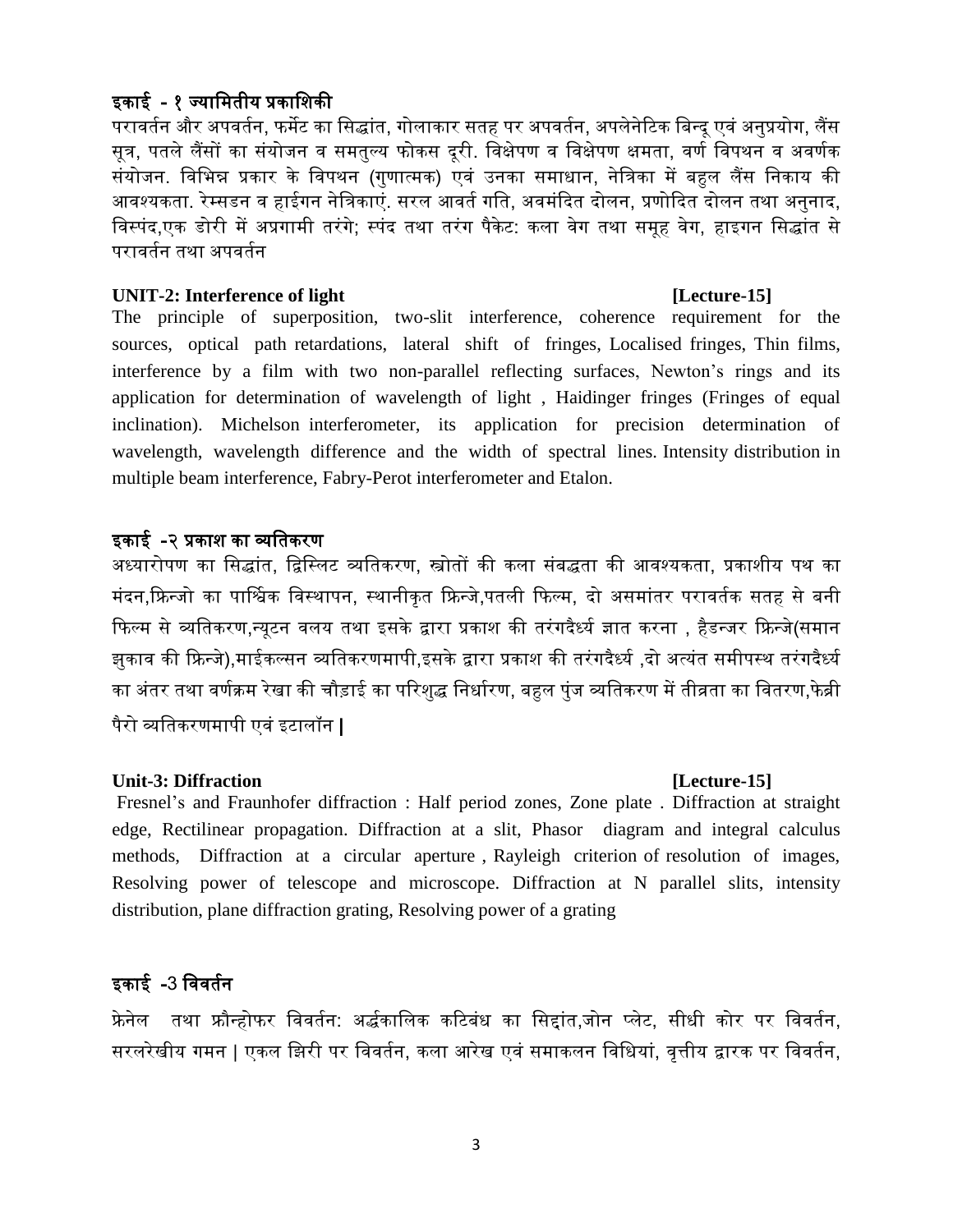प्रतिबिम्बों के विभेदन की रैले की कसौटी. दूरदर्शी व सुक्ष्मदर्शी की विभेदन क्षमता, N समानांतर झिर्रियों पर विवर्तन, तीव्रता विवरण, समतल विवर्तन ग्रेटिंग, ग्रेटिंग की विभेदन क्षमता

## **UNIT-4: Polarisation [Lecture-15]**

Transverse nature of light waves, Polarisation of electromagnetic waves, Plane polarised light – production and analysis, Description of Linear, circular and elliptical polarisation. Propagation of electro magnetic waves in anisotropic media, uniaxial and biaxial crystals, symmetric nature of dielectric tensor. Double refraction, Huygen's principle, Ordinary and extraordinary refractive indices, Fresnel's formula, light propagation in uniaxial crystal. Nicol prism, Production of circularly and elliptically polarised light, Babinet compensator and applications, Optical rotation, optical rotation in liquids and its measurement through Polarimeter.

# इकाई -4 ध्रुवण

प्रकाश तरंग की अनुप्रस्थ प्रकृति, विद्युत चुम्बकीय तरंग का ध्रुवण, समतल ध्रुवित प्रकाश उत्पादन व विशलेषण | रेखिक,वृत्तीय व दीर्ध वृत्तीय ध्रुवण का वर्णन | विद्युत चुम्बकीय तरंग का असमांगी माध्यम में संचरण, एक अक्षीय व द्वि अक्षीय क्रिस्टल, परावैधुत टेन्सर की सममित प्रकृति, द्वि- अपवर्तन, हाइगन का सिद्धांत, साधारण व असाधारण वर्तनांक, फ्रेनेल का सुत्र, एक अक्षीय क्रिस्टल में प्रकाश का संचरण | निकॉल प्रिज्म, वृत्तीय व दीर्ध वृत्तीय प्रकाश का उत्पादन व विशलेषण,बेबिनेट संकारक व अनुप्रयोग, प्रकाशीय घूर्णन, द्रव में प्रकाशीय घूर्णन व पोलारीमीटर से इसका मापन |

# **UNIT-5: Laser and Photo sensor [Lecture-15]**

Principle of fibre optics, Attenuation: Pulse dispersion and step index and parabolic index fibers. A brief history of lasers, Characteristics of laser light, Einstein's prediction, Relationship between Einstein's coefficients ( qualitative discussion), Pumping scheme, Resonators, Ruby laser , He- Ne laser, Applications of lasers, Principle of holography , Photodiodes. Phototransistors and Photomultipliers.

# इकाई - 5 लेजर व फोटो सेन्सर्स

प्रकाशिक तंतु का सिद्धांत,क्षीणन:स्पंद विक्षेपण तथा स्टेप इंडेक्स तथा परवलयिक इंडेक्स तंतु. लेजर का संक्षिप्त इतिहास,लेजर प्रकाश के अभि लाक्षणिक गुण, आइन्सटीन की संकल्पना, आइन्सटीन गुणांको में सम्वन्ध(गुणात्मक विवेचना ), पम्पिंग प्रणालियां, रेजोनेटर्स, रूबी लेजर, हीलियम निऑन लेजर, लेजर के उपयोग, होलोग्रफ़ी का सिद्धांत | फोटोडायोड, फोटो ट्रांजिस्टर व फोटो मल्टीप्लायर |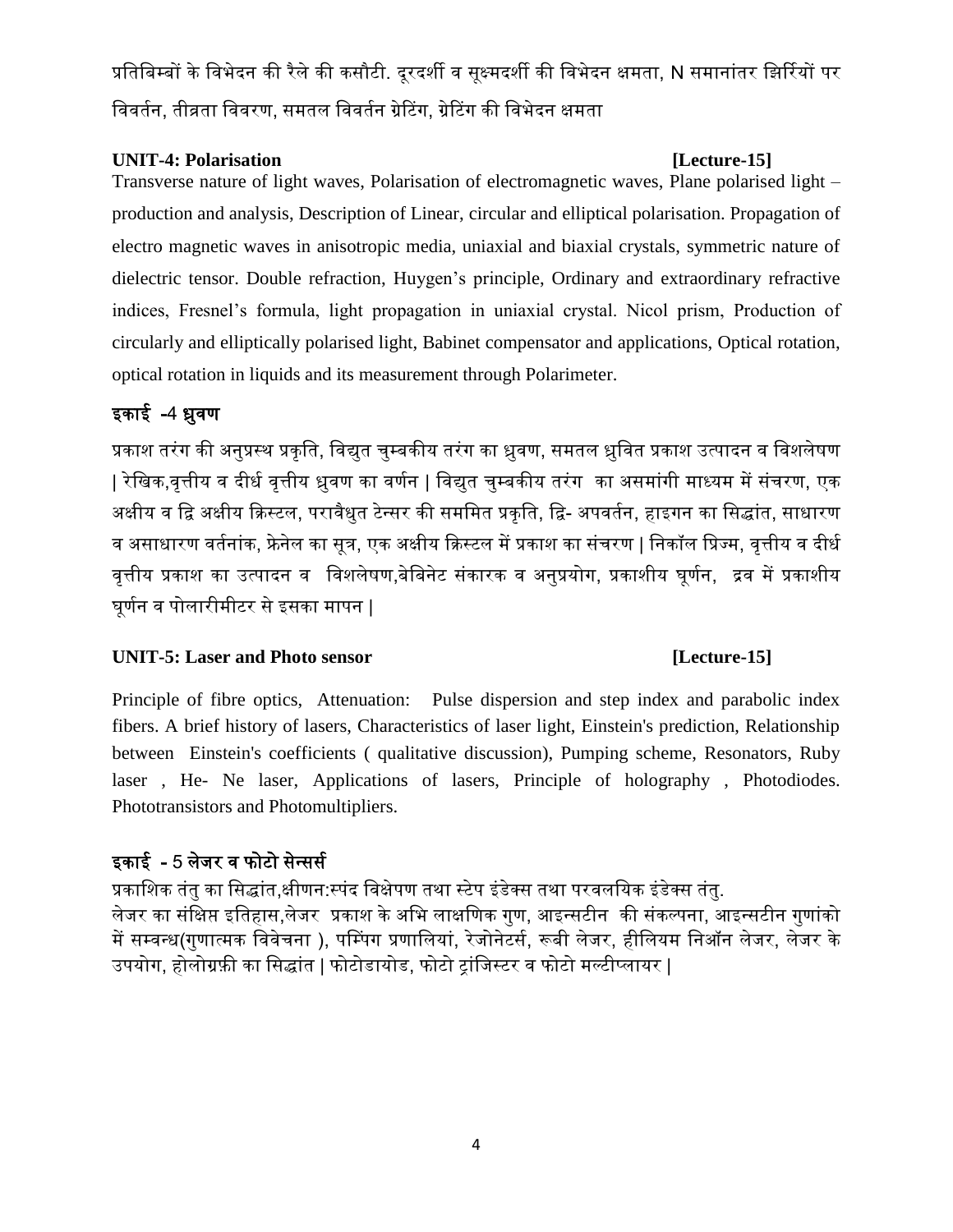### **Reference Books:**

- 1. Fundamentals of Optics: F.A. Jenkins and H.E. White ,1996 ,McGraw Hill.
- 2. Principles of Optics : B. K. Mathur, 1995, Gopal Printing
- 3. University Physics :F.W. Sears ,M.W. Zemansky and H.D. Young , 1986, Addison Wesley
- 4. Optics :A.K.Ghatak ,McGraw Hill<br>5. Principles of Optics :Max Born and Wolf ,Preg
- :Max Born and Wolf ,Pregmon Press
- 6. Optics and Atomic Physics :D.P.Khandelwal Himalaya Publication
- 7. Laser :Theory and Applications, K. Tyagrajan and A.K.Ghatak
- 8. Optics : Brijlal and Subramaniyam , S.Chand Publications
- 9. Physics for Degree Students: C. L. Arora and P.S. Hemne, S.Chand Publications.

 **Mode of Evaluation**: Digital Assignments, Quiz, Quarterly Exam, Half Yearly Exam, Final examination.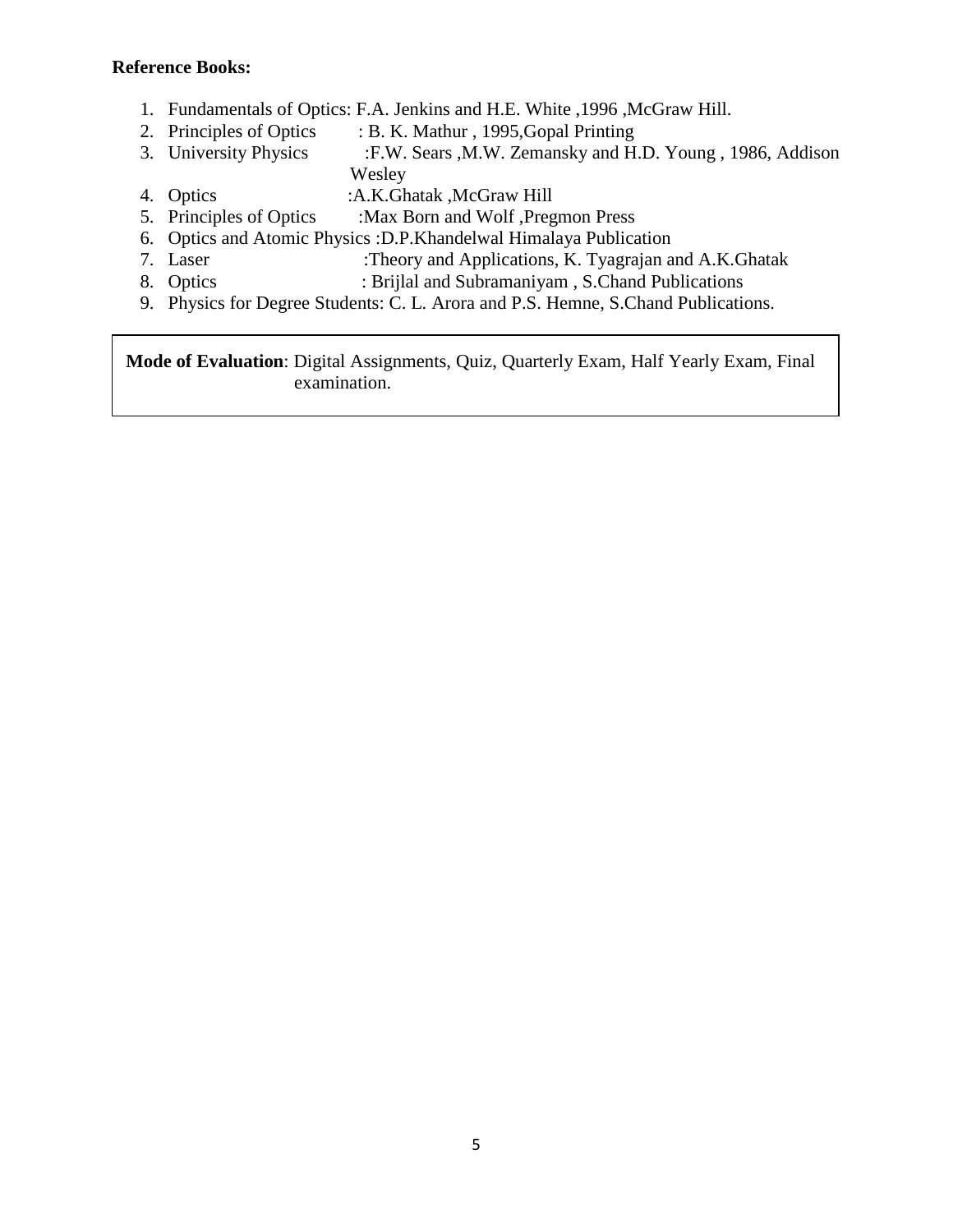# **St. Aloysius' College (Autonomous), Jabalpur Department of Physics SYLLABUS 2020-21 B.Sc. II Year Paper II: Electrostatics, Magnetostatistics and Electrodynamics Max. Marks: 40**

 **Passing Marks: 13**

# **Course Objective**

The objectives of the course are:

|            | Course Objectives                                                                                                                                                   |
|------------|---------------------------------------------------------------------------------------------------------------------------------------------------------------------|
| $COb-I$    | To study electrostatics, Gauss's theorem and its application, to arrive at various<br>mathematical models in electrostatics, method of images and its application   |
| $COb$ -II  | To understand Magnetostatistics with emphasis on Lorentz force, Biot-Savart law<br>ant its application, Ampere's law, free and bound currents, magnetization vector |
| $COb$ -III | To understand steady and a-c current circuits, bio-electricity                                                                                                      |
| $COb$ -IV  | To understand the motion of charged particles in electric and magnetic fields,<br>the relevant equipments and their use                                             |
| $COb -V$   | To understand electrodynamics with emphasis on Faraday's laws, Maxwell<br>equations and their application, Fresnel's equations, Rayleigh scattering.                |
| $COb -VI$  | To study electromagnetic waves with emphasis on, reflection, refraction and<br>polarization at different media                                                      |

## **Course Outcome**

|         | <b>Course Outcomes</b>                                                                                                                                                                                                 | Cognitive Level |
|---------|------------------------------------------------------------------------------------------------------------------------------------------------------------------------------------------------------------------------|-----------------|
| COt -I  | The student will arrive at an understanding of<br>electrostatics, Gauss's theorem and its application, to<br>arrive at various mathematical<br>models<br>in<br>electrostatics, method of images and its<br>application | U, R, E         |
| COt -II | The student will arrive at an understanding of $ U, Ap, R, E$<br>Magnetostatistics with emphasis on Lorentz force,                                                                                                     |                 |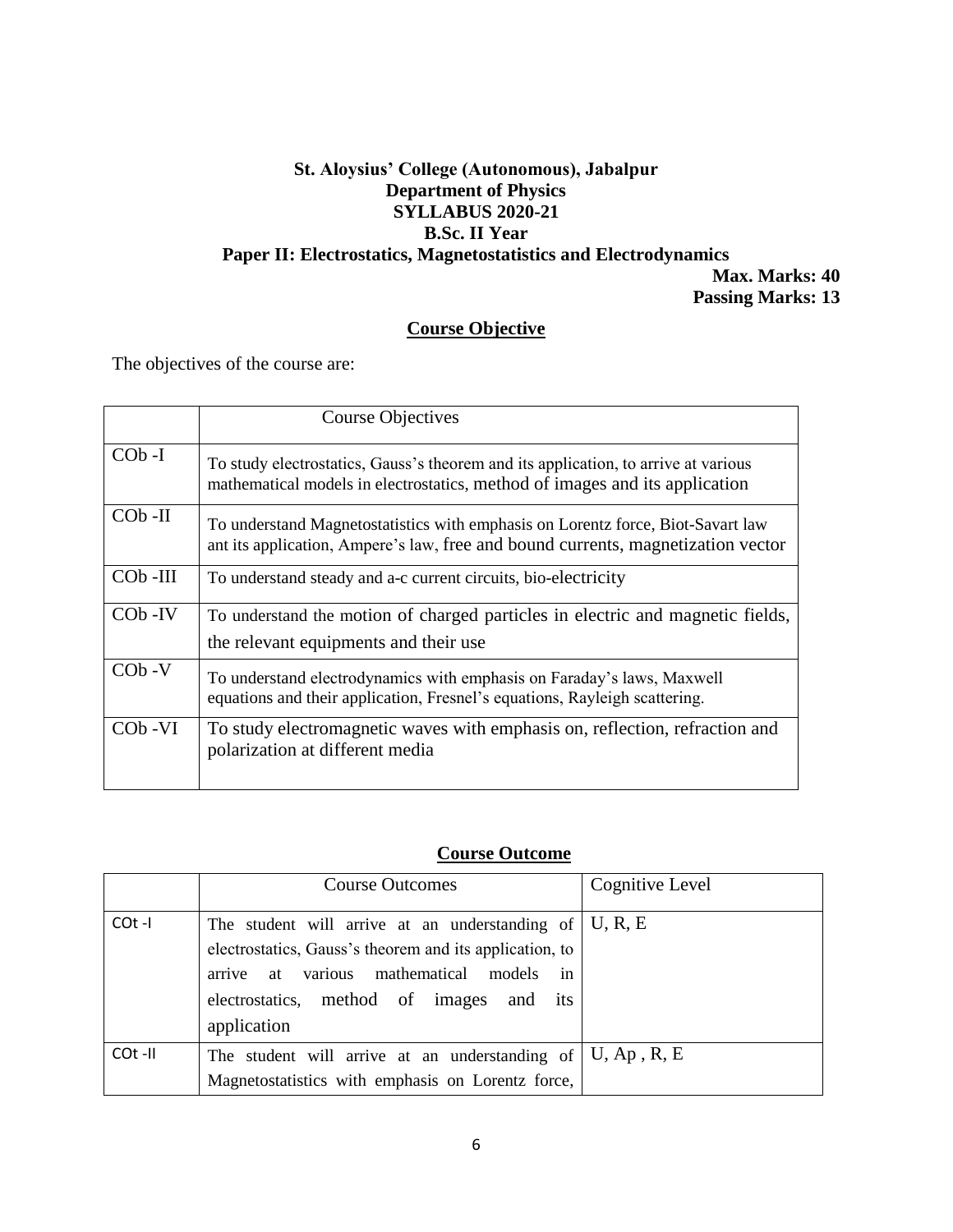|         | Biot-Savart law ant its application, Ampere's law,            |                    |
|---------|---------------------------------------------------------------|--------------------|
|         | free and bound currents, magnetization vector                 |                    |
| COt-III | The student will arrive at an understanding of steady         | R, U,              |
|         | and a-c current circuits, bio-electricity                     |                    |
| COt-IV  | The student will arrive at an understanding of the            | U, R, Ap           |
|         | motion of charged particles in electric and                   |                    |
|         | magnetic fields, the relevant equipments and                  |                    |
|         | their use                                                     |                    |
| COt-V   | The student will arrive at an understanding of                | U, R, Ap           |
|         | electrodynamics with emphasis on Faraday's laws,              |                    |
|         | Maxwell equations and their application, Fresnel's            |                    |
|         | equations, Rayleigh scattering.                               |                    |
| COt-VI  | The student will arrive at an understanding of                | $U$ , Ap, E, C, An |
|         | electromagnetic waves with emphasis on,                       |                    |
|         | reflection, refraction and polarization at different<br>media |                    |
|         |                                                               |                    |
|         |                                                               |                    |

COb - Objective; COt – Course Outcome; R- Remember; U- Understand; Ap – Apply; An – Analyse; E- Evaluate; C – Create

### Unit-1: Electrostatics [Lecture-15]

Fundamental of electrostatics, Gauss's law and its application for finding E for symmetric charge distributions Capacitors, conducting sphere in a uniform electric field, point charge in front of a grounded infinite conductor.Dielectrics, parallel plate capacitor with a dielectric, dielectric constant, polarisation and polarisation vector P, relation between displacement vector D, E and P. Molecular interpretation of Claussius-Mossotti equation.

Laplace and Poisson equations in electrostatics and their applications; Energy of system of charges, Multiple expression of scalar potential; method of images and its application, potential and field due to a dipole, force and torque on a dipole in an external electric field.

# इकाई - १ स्थिर विद्युतिकी

स्थिर वैद्युतिकी के मूलभूत तत्व,गॉस का नियम व इसका सममित आवेश वितरण हेतु E के परिकलन में उपयोग. संधारित्र, समरूप विद्युत क्षेत्र में गोलाकार चालक, किसी पृथ्वी कृत अनंत चालक के सम्मुख बिन्दु पर आवेश। पराविद्युत, पराविद्युत की उपस्थिति में समानांतर प्लेट संधारित्र, परावैद्युतांक, ध्रुवण व धुवण सदिश P, विस्थापन सदिश D, E एवं P में संबंध, क्लासियस-मोसाटी समीकरण की आणविक व्याख्या।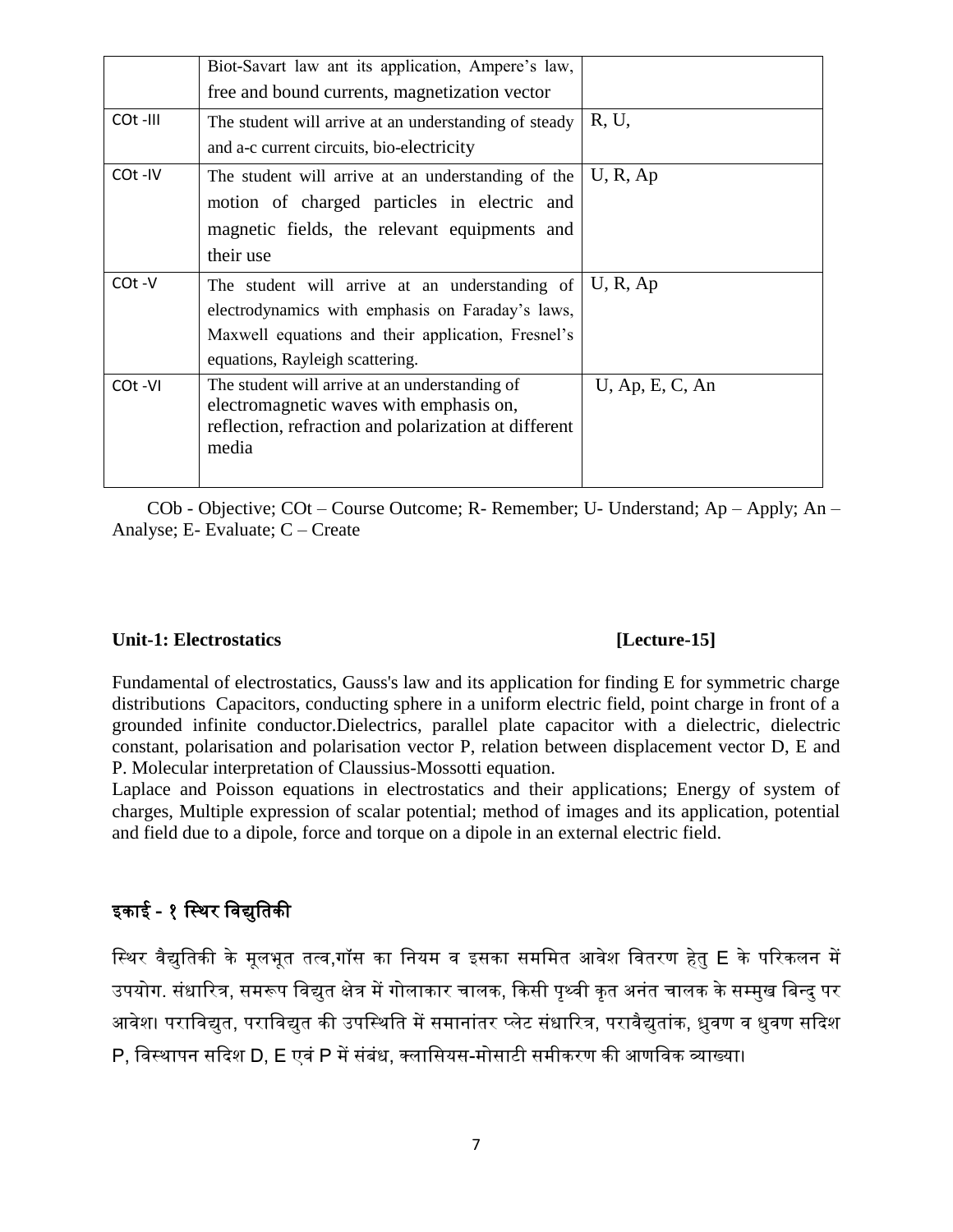स्थिर वैद्युतिकी में लाप्लास व पॉइसन के समीकरण एवं उनके अनुप्रयोगl आवेशो के निकाय की उर्जा, अदिश विभव का बहुलिक विस्तार, प्रतिबिम्बों की विधि एवं अनुप्रयोग, विद्युत द्विध्रुव के कारण उत्पन्न क्षेत्र की तीव्रता एवं विभब, बाहय विद्युत क्षेत्र में विद्युत द्विध्रुव का बल एवं बल युग्म.

# **Unit-2: Magnetostatics [Lecture-15]**

Force on a moving charge, Lorentz force equation and definition of B, force on a straight conductor carrying current in a uniform magnetic field, torque on a current loop, magnetic dipole moment, angular momentum and gyromagnetic ratio, Biot and Savart's law, calculation of H for simple geometrical situations such as Solenoid, Anchor ring. Ampere's Law,  $\nabla \times B = \mu_0 J$ ,  $\nabla B =$ 0. Field due to a magnetic dipole, free and bound currents, magnetization vector (M), relationship between B, H and M. Derivation of the relation  $\nabla \times M = J$  for non-uniform magnetization.

# इकाई-2 मस्थर चुम्बकत्व

किसी गतिमान आवेश पर बल: लारेंज बल समीकरण एवं B की परिमाषा, सीधे धारावाही चालक को चम्बकीय क्षेत्र में रखने पर बल, धारा लुप पर बल आधुर्ण, चम्बकीय बल आधुर्ण, कोणीय संवेग व जाइरोमैग्नेटिक अनुपात, बायोट-सेवार्ट का नियम, सरल ज्यामितीय परिस्थितियों में H की गणना (परनलिका एवं एंकर वलय), एम्पीयर का परिपथीय नियम,  $\nabla \times B = \mu_0 J$ ,  $\nabla.B = 0$ . चुम्बकीय द्विध्नुव द्वारा बद्ध व मुक्त धाराएँ, चुम्बकन सदिश M; B,H, एवं M में संबंध, असमरूप चुम्बकित पदार्थ हेतु  $\nabla\times$ M=J का निगमन।

# Unit-3: Current Electricity and Bio electricity **[Lecture-15]**

Steady current, current density J, non-steady currents and continuity equation, Kirchoff's laws and analysis of multiloop circuits, growth and decay of current in LR and CR circuits, decay constants, LCR circuits, Mean and RMS values of A.C., AC circuits, complex numbers and their applications in solving AC circuits problems, complex impedance and reactance, series and parallel resonance. Q-factor, power consumed by an A.C. circuit, power factor, Y and  $\Delta$ networks and transmission of electric power, Electricity observed in living systems, Origin of bioelectricity

# इकाई-3 मवद्युत धारा व बायो-धारा

स्थाई धारा, धारा घनत्व J, अस्थाई धारा समीकरण एवं सांतत्य समीकरण, किरचॉफ के नियम व मल्टीलूप परिपथ विश्लेषण, LR व CR परिपथ में धारा की वृद्धि व क्षय, क्षय-नियतांक, LCR परिपथ। AC परिपथ, सम्रिश्र संख्याएं और उनके अनुप्रयोग द्वारा AC परिपथ में सम्रिश्र प्रतिबाधा,रीएक्टेंस, श्रेणी एवं समानांतर अनुनाद को हल करना। Q गुणांक, AC परिपथ द्वारा शक्ति का उपयोग, शक्ति गुणांक, Y एवं △ नेटवर्क व विद्युत शक्ति का प्रेषण। जैविक निकायों में विद्युत का अवलोकन जैव विद्युत की उत्पति।

# **Unit-4: Motion of Charged Particles in Electric and Magnetic Fields [Lecture-15]**

(Note: The emphasis here should be on the mechanical aspects and not on the details of the apparatus mentioned which are indicated as applications of principles involved.)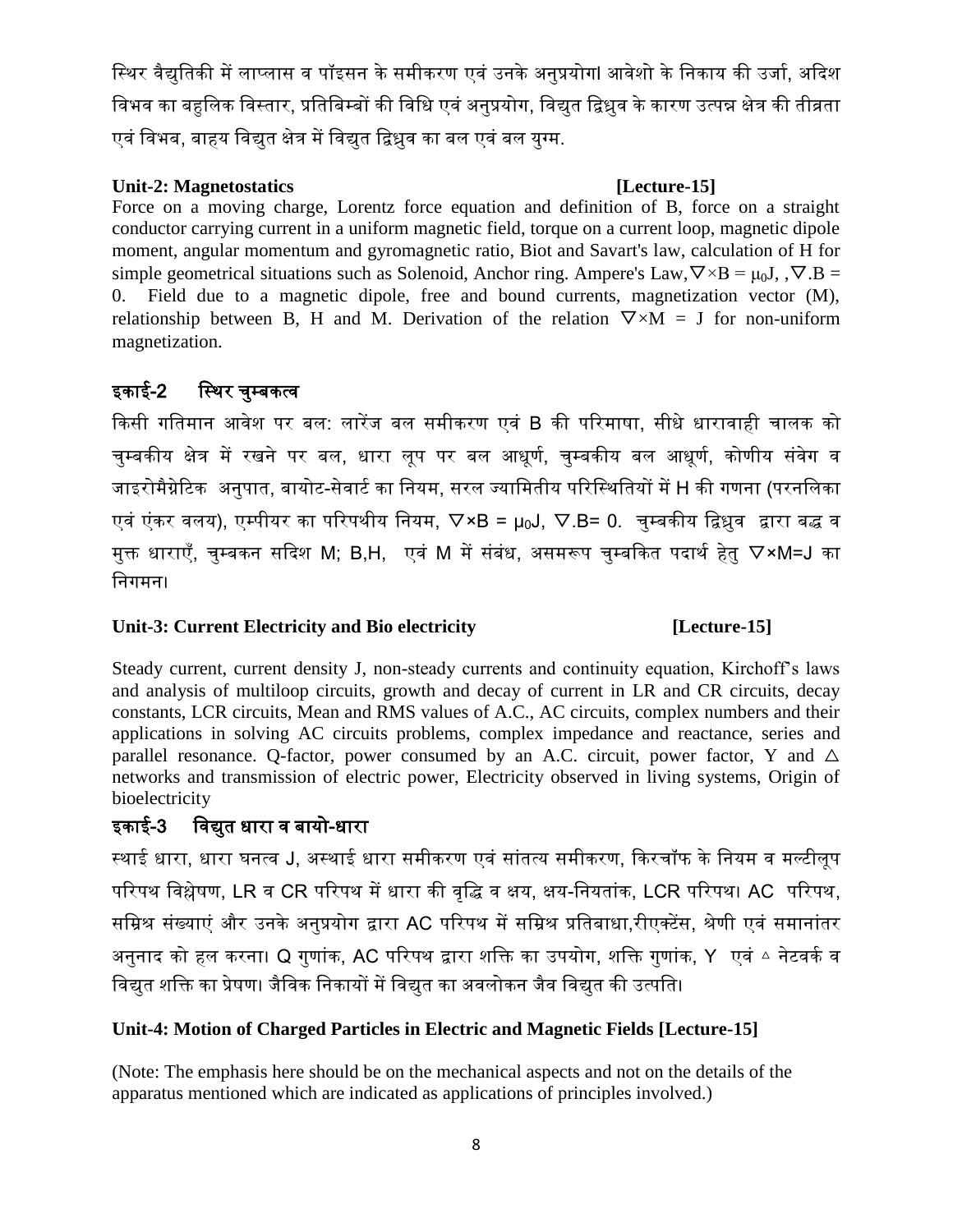E as an accelerating field, electron gun, discharge tube, linear accelerator. E as deflecting field - CRO, Sensitivity of CRO. Transverse B field; 180° deflection, Mass spectrograph and velocity selector, Curvatures of tracks for energy determination for nuclear particles; Principle and working of Cyclotron. Mutually perpendicular and parallel E & B fields; Positive ray parabolas, Discovery of isotopes, Elements of Mass Spectrographs, Principle of magnetic focusing (lenses).

# इकाई-4 व चुम्बकीय क्षेत्र में अविशित कणों की गति

(यहाँउपकरणों को वणतन की अपेक्षा उनकेयामत्रकीय पक्ष पर अमधक ध्यान ददया जाना चामहए |) त्वरण क्षेत्र केरूप मेंE, इलेक्ट्ान गन, मवितजन नमलका, रेखीय त्वरक, E मवक्षेपक क्षेत्र केरूप मेंCRO, CRO की सुग्राहिता। अनुप्रस्थ B क्षेत्र; 180° विचलन, द्रव्यमान स्पेक्ट्रोग्राफ या वेग सिलेक्टर, नाभिकीय कणों के संसुचन हेतु कणों के पथों की वक्रता, साइक्लोट्ॉन (उर्जा मापन) का सिद्धांत व कार्य पद्धति, समानान्तर व लम्बकत E व B क्षेत्र, धन-दकरण के परवलय, आइिोटोप की खोज, द्रव्यमान स्पेक्ट्ोग्राफ के मूलतत्व, चम्बकीय फोकस का सिद्धांत (लैंस)।

### **Unit-5: Electrodynamics [Lecture-15]**

Electromagnetic induction, Faraday's Laws, Electromotive force, Integral and differential forms of Faraday's laws, Self and mutual inductance, Transformers, Energy in a static magnetic field, Maxwell's displacement current, Derivations of Maxwell's equations, Electromagnetic field energy density, Poynting vector, vector and scalar potentials; Electromagnetics field tensors, Fresnel's relations, Rayleigh scattering, Electromagnetic wave equation, Plane electromagnetic waves in vacuum and dielectric media, Reflection at a plane boundary of dielectrics, Fresnel's Laws, Polarisation by reflection and total internal reflection, Waves in a conducting medium, Reflection and refraction by the ionosphere.

# इकाई-5 मवद्युत गमतकी

विद्युत चुम्बकीय प्रेरण, फेराडे के नियम, विद्युत बाहक बल, फेराडे नियम के अवकलन व समाकलन रूप, स्वत: व अन्योन्य प्रेरण, ट्रान्सफार्मर, स्थिर विद्युत क्षेत्र में उर्जा, मेक्सवैल की विस्थापन धारा घनत्व की संकल्पना, मैक्सवेल की समीकरणों की स्थापना, विद्युत चुम्बकीय क्षेत्र का उर्जा घनत्व। पॉयंटिग सदिश, सदिश एवं अदिश विभब, विद्युत चुम्बकीय क्षेत्र टेन्सर, फ्रेनेल के संबंध, रेले प्रकीर्णन, विद्युत चुम्बकीय तरंग समीकरण, निर्वात एवं परावैधुत माध्यम में समतल विद्युत चुम्बकीय तरंग, परावैद्युत की समतल सतह से परावर्तन, फ्रेनेल के नियम, परावर्तन से ध्रुवण व पूर्ण आंतरिक परावर्तन, चालक माध्यम में तरंग, आयनमण्डल के द्वारा परावर्तन व अपवर्तन I

## **Reference Books:**

1. Berkley Physics Course : Electricity and Magnetism edision : E.M. Purcell ,McGraw Hill